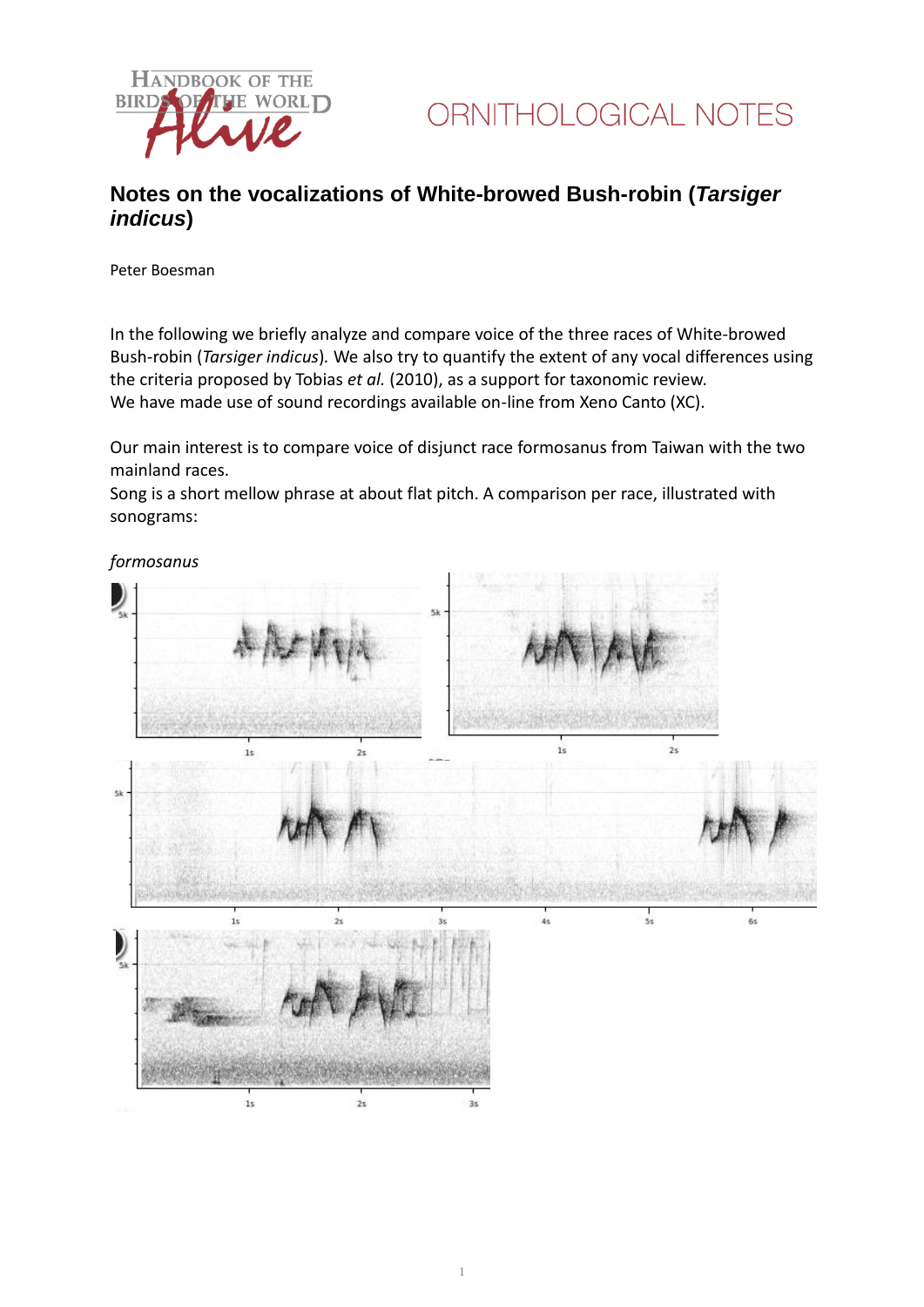

# ORNITHOLOGICAL NOTES

*yunnanensis*